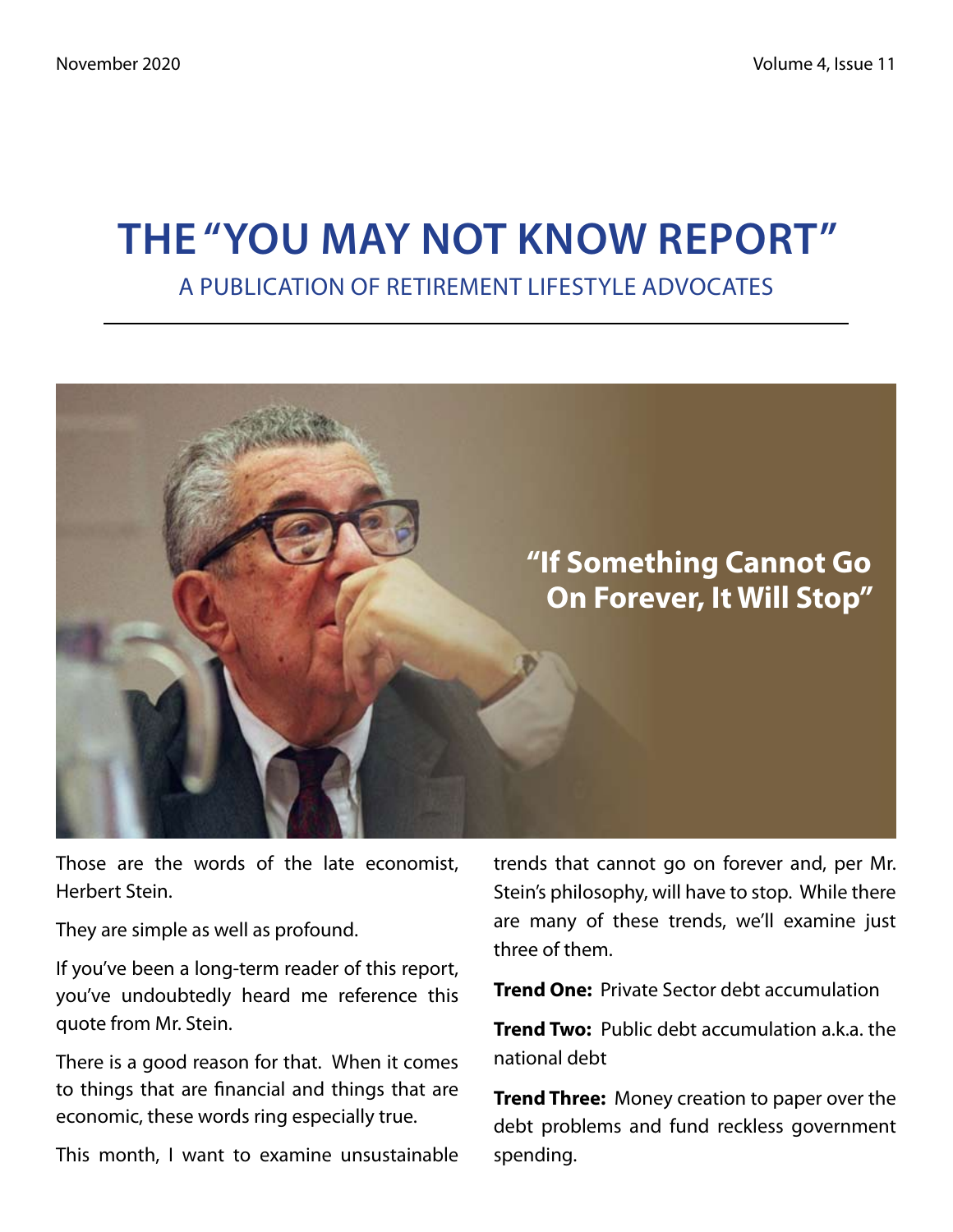It should be noted that all three of these trends are intensifying.

Let's begin with private sector debt.

It's important to measure and monitor the amount of debt that exists in the private sector and compare it to the level of production occurring. It is this trend that impacts the economy more directly than public debt accumulation and money creation. Last month, in this publication, I discussed the difference between the credit cycle and the currency cycle. In our banking and fiat money system, the credit cycle sees the economy expand through debt. Once debt has reached the system's capacity to service this debt, the bust phase of the credit cycle kicks in.

This is no different than your household's finances. If you open a credit line that gives you \$100,000 in new spending power and you elect to use it, your household will experience a "boom", until you reach the limit on your newfound spending power. Then the "bust" part of the cycle will kick in as you have to deal with the debt you've accumulated.

It works the same way in the broad economy. When the system has reached its capacity to service the debt that has been accumulated, the boom part of the cycle stops and the bust part of the cycle sets in.

In the 2011 book, "Economic Consequences", I wrote about this relationship between income and debt concluding that debt consumes future production. Because future production is limited or finite, the amount of debt that can be accumulated is also limited.

In the "Economic Consequences" book, I used the example of two neighbors who each wanted to buy the same car.

The first neighbor paid cash for the car, the second neighbor financed the car. The first neighbor, by having cash in the bank to buy the car was spending prior production to make the purchase. In order to have cash in the bank to pay for the car, she had to go to work and to make money and then save the money so she could make the purchase. The second neighbor bought the car by using credit. He took out a loan to buy the car. He is now required to make payments on the car. That means he has to go to work to make money to make the payments on the car. He is spending future production to make the purchase of the car.

Bottom line is that one can only consume through debt accumulation to the extent that there is future production to service the debt.

This chart illustrates total mortgage debt. After a slight decline after the financial crisis, mortgage debt is now at all-time highs.

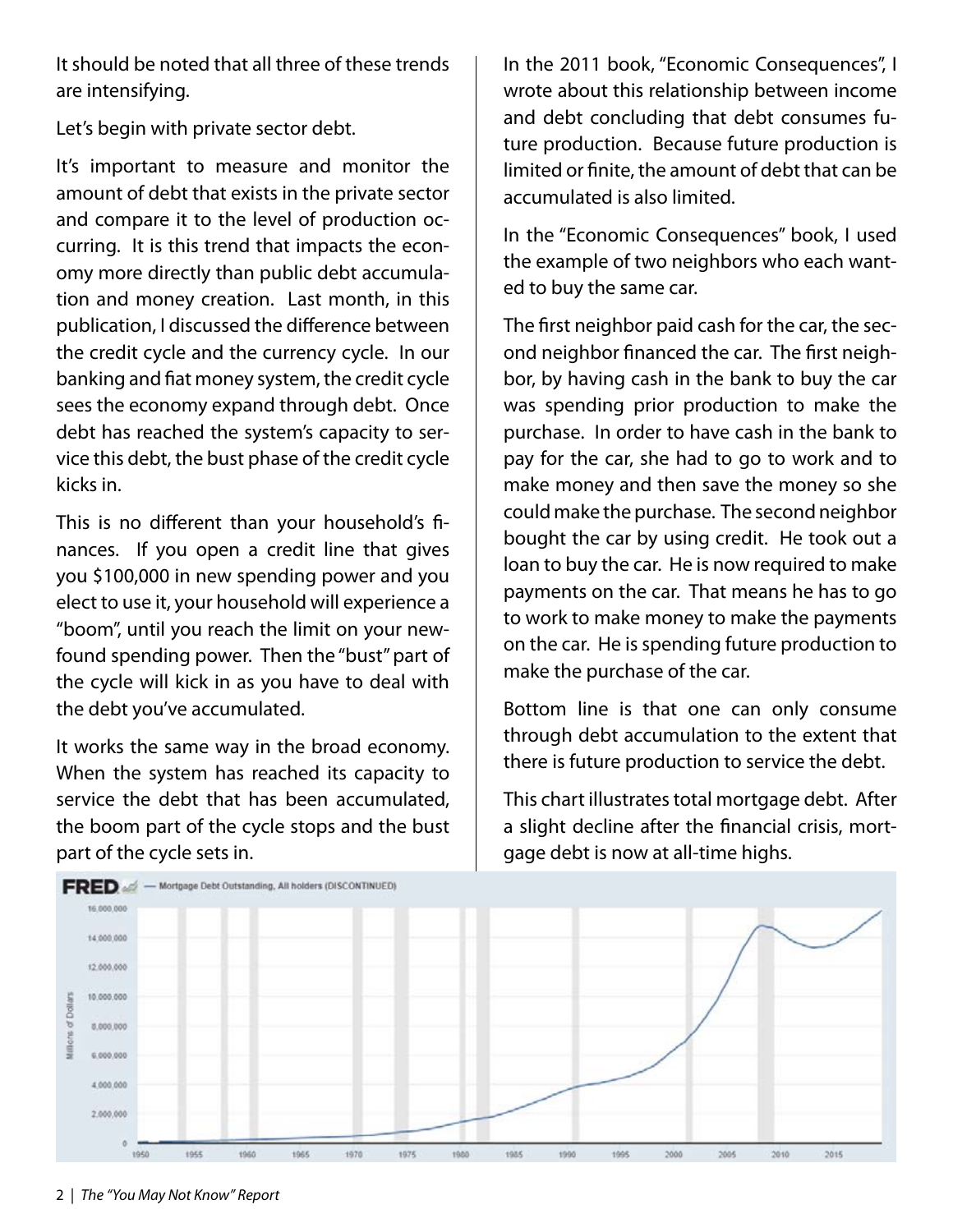Student loan debt is also at all-time highs. "Forbes" recently reported<sup>1</sup> that student loan debt now totals approximately \$1.6 trillion. This from the piece (emphasis added):

*Student loan debt in 2020 is now about \$1.56 trillion.*

*The latest student loan debt statistics for 2020 show how serious the student loan debt crisis has become for borrowers across all demographics and age groups. There are 45 million borrowers who collectively owe nearly \$1.6 trillion in student loan debt in the U.S. Student loan debt is now the second highest consumer debt category - behind only mortgage debt - and higher than both credit cards and auto loans. The average student loan debt for members of the Class of 2018 is \$29,200, a 2% increase from the prior year, according to the Institute for College Access and Success.*

Credit card debt did decline during the second quarter of this year as was reported in the weekly "Portfolio Watch" newsletter. (If you aren't getting the weekly "Portfolio Watch" updates, download the RLA app at: **www.RetirementLifestyleAdvocates.com.** When you do, you'll get access to the weekly "Portfolio Watch" newsletter, the podcast version of the RLA Radio Program and the weekly update webinar.) In my view, this was largely the result of two COVID responses – lockdowns and stimulus response. I've had many conversations with friends and clients who've related their much lower household spending during the lockdowns while, at the same time, government stimulus to individuals and business was being distributed.

Nevertheless, going into 2020, consumer credit card debt exceeded \$1 trillion. This from "MSN" (emphasis added):

*Going into 2020, Americans owed more than \$1 trillion in credit card debt, after a net increase of \$76.7 billion in 2019. One shocker, however, is that the first quarter of the year saw the largest pay down of credit card debt – more than \$60 billion.*

*The second quarter of 2020 dipped just 3 percent with U.S. debtors still paying off an additional \$58 billion.*

*While it is normal to see people pay down bills in the first quarter of a year, drops for the first and second quarters has not happened since 1986.*

*According to projections from WalletHub, U.S. consumers will end the year with a slight reduction in credit card debt for the first time since the Great Recession of 2009.*

Automobile debt now stands at \$1.2 trillion. This<sup>3</sup> from Investopedia (emphasis added):

*Americans now should a total of \$1.2 trillion in auto loan debt – enough to buy 53 million Toyota Camrys at \$23,000 a pop. This, according to data collected by Lending-Tree and found in the Quarterly Report on Household Debt and Credit from the Federal Reserve Bank of New York.1* 

*This level of auto debt is nearly double what it was just 10 years ago, and balances have been climbing for all but two quarters since*

*2010. In the fourth quarter of 2019, TransUnion estimated that the average auto borrower had a balance of around \$18,500.* 

Private sector debt levels are significant. But, as noted above, in order to determine how these debt levels might affect the general economy, it's vital to consider total income.

That's where this analysis gets interesting. As GDP took an historic hit earlier this year, per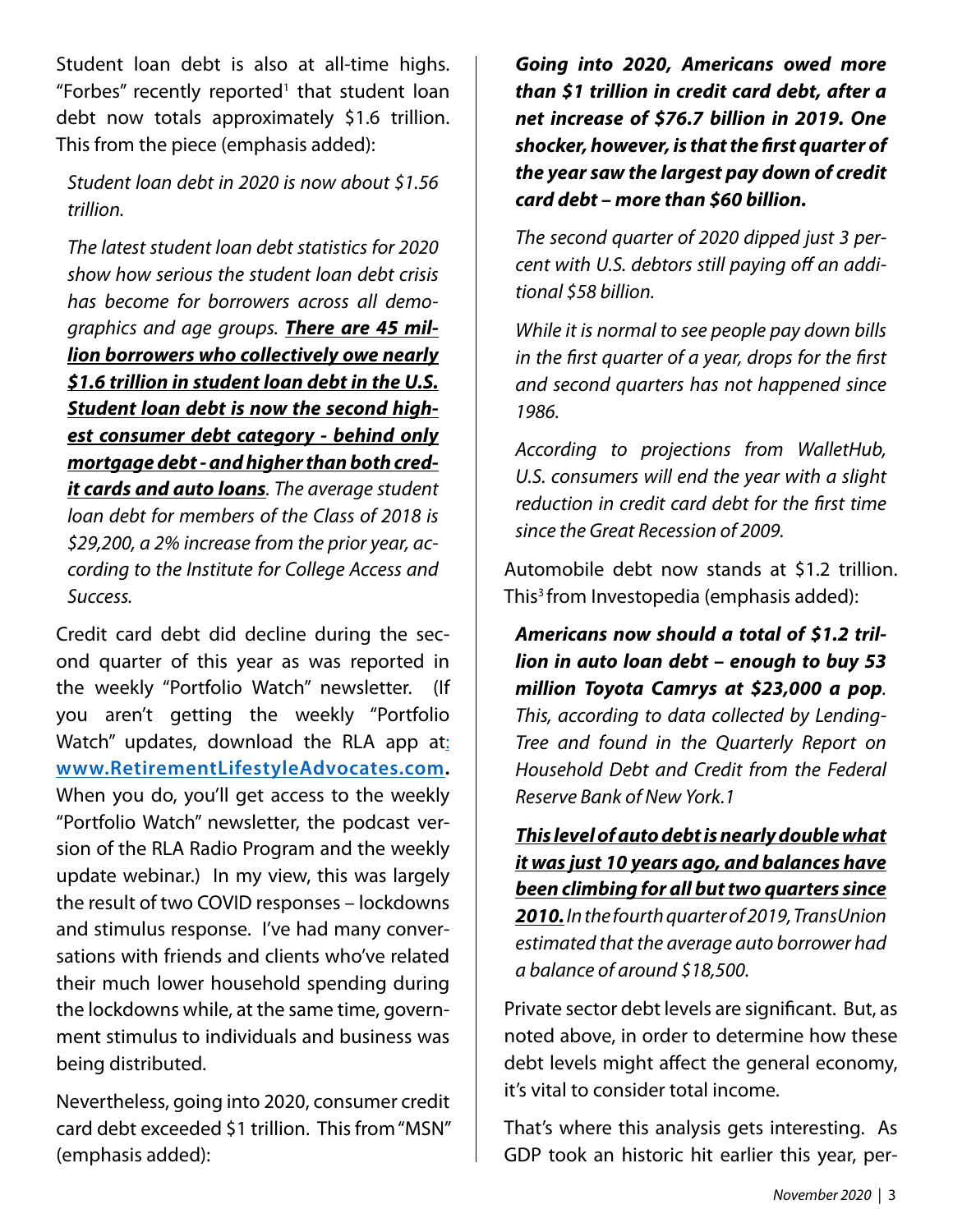sonal incomes rose due to government stimulus for households and businesses. That helped to mask the economic hit and allowed the private sector to keep up with debt service.

While continued economic recovery may help stave off a private sector credit bust, public debt is growing at a totally unsustainable rate.

The current, official national debt (as of November 1, 2020) stands at more than \$27 trillion.



Perhaps even more disturbing than the level of national debt is the official budget deficit of more than \$3 trillion.

As Alasdair Macleod noted, when calculated from March of 2020, the operating deficit is more than \$4 trillion.

The chart, taken from the real time usdebtclock. org, shows that the current level of national debt per taxpayer is approaching \$220,000. According to<sup>3</sup> The Tax Foundation, there are 143.3 million taxpayers who pay an average of \$11,165 per year in income taxes. The current debt level would require each taxpayer to pay roughly double their current level of taxes for 20 years IF the debt could be paid interest free and if the budget were to be immediately balanced.

The obvious conclusion is that income tax rates would have to double to pay off the debt in 20 years if the budget were to be immediately balanced and if there was zero interest on the debt.

And, this doesn't count the severe underfunding of Social Security and Medicare.

At this point, the Federal Reserve is simply printing money to paper over the massive operating deficit. This<sup>4</sup> from Robert Barone published in "Forbes":

*The Fed is more concerned about the economy and has taken the unprecedented step of telling Congress it will monetize whatever spending Congress desires. (Not your Father's Fed!)*

And this from the same piece (emphasis added):

*The upshot of all of this is that this Fed has admitted to monetizing the Treasury's debt, and Powell has clearly stated that the Fed would be buyers of any additional debt Congress chose to issue (thus keeping rates low no matter how much new Treasury debt is issued).*

- *The framers of the 1913 Federal Reserve • Act made it explicit that the Fed was not to "monetize" the Treasury's debt. As a result, the Fed is prohibited from purchasing debt directly from the Treasury. To get around this, the Fed uses the Wall St. Banks which buy the debt at the auction, and then, put it up for sale. The Fed then buys it (and Wall St. Makes a profit!). This is the first time, however, that we have ever heard a Fed official, much less the Chair, talk to Congress about working "hand in hand;"*
- *The framers of the 1913 Act put that pro-• vision in because a runaway deficit ultimately leads to a weak currency (beware: the potential loss of reserve currency status for the dollar!) and ultimately, to runaway inflation;*
- *As an aside and while I am on the Fed's • case: How did 2% become the inflation*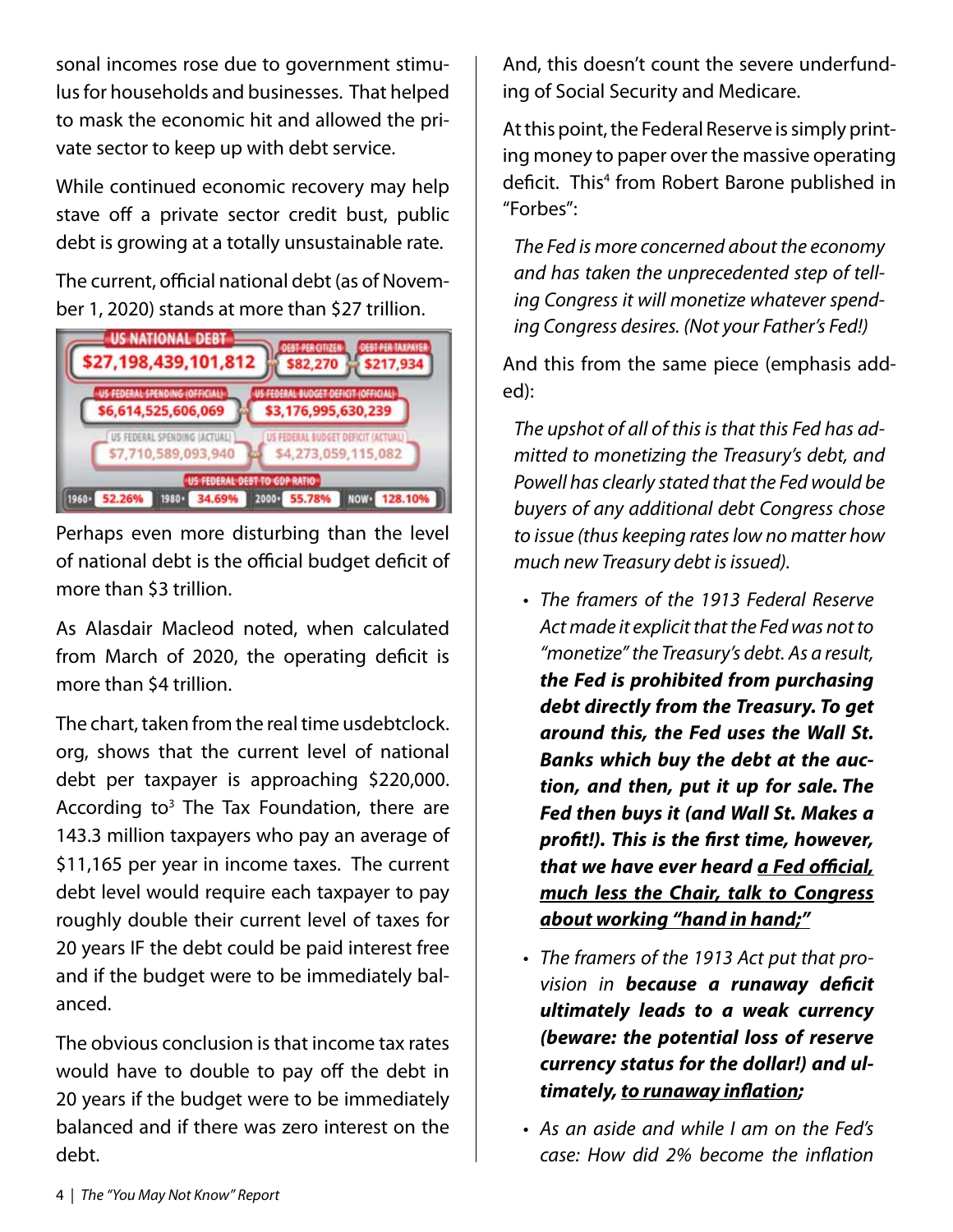*goal? Pre-Great Recession, stable prices meant 0% inflation. (In fact, in the mid-1990s, when asked at a Congressional hearing what inflation should be, then Fed Chair Alan Greenspan said "0%!"). There is not now, nor has there ever been a body of academic studies indicating that 2% is an appropriate inflation target. There are no Fed white papers on this topic. Where did it come from? Apparently, from Bernanke, when he was Fed Chair.*

*In any event, this is a signal to the finan-•cial markets that there is no end in sight to the Fed's "monetization" of the debt or the double-digit percentage expansion of the money supply.*

This makes my third point. The money creation cannot go on forever. Money creation is a tax on savers and investors as it leads to inflation.

Inflation hedges moving ahead will be vital if these trends continue.

# **The Great Reset**

Ever heard of the World Economic Forum?

The organization defines ${}^5$  itself as "an independent, international organization committed to improving the state of the world by engaging business, political, academic and other leaders in society to shape global, regional and industry agendas".

Sounds innocuous enough doesn't it?

The organization's website contains an article<sup>6</sup> with the title, "Now Is the Time for a Great Reset".

As we have been discussing in this publication for some time (and above), current financial and economic trends are unsustainable, and a reset will have to occur at some future point. In past articles, we have discussed the point that this reset will be either proactive and planned or will be reactive, such as the Weimar, Germany reset.

The WEF (World Economic Forum) is planning for such a reset. Here is a bit from *the article (emphasis added):*

*COVID-19 lockdowns may be gradually easing, but anxiety about the world's social and economic prospects is only intensifying. There is good reason to worry: a sharp economic downturn has already begun, and we could be facing the worst depression since the 1930s. But, while this outcome is likely, it is not unavoidable.*

*To achieve a better outcome, the world must act jointly and swiftly to revamp all aspects of our societies and economies, from education to social contracts and working conditions. Every country, from the United States to China, must participate, and every industry, from oil and gas to tech, must be transformed. In short, we need a "Great Reset" of capitalism.*

*There are many reasons to pursue a Great Reset, but the most urgent is COVID-19. Having already led to hundreds of thousands of deaths, the pandemic represents one of the worst public-health crises in recent history. And, with casualties still mounting in many parts of the world, it is far from over.*

According to the WEF's website<sup>7</sup>, the 2020 meeting of the World Economic Forum held in Davos, Switzerland was attended by 3000 participants from 117 countries including many heads of state.

Justin Haskins, in piece<sup>8</sup> published on MSN, reported on the WEF's June meeting (emphasis added):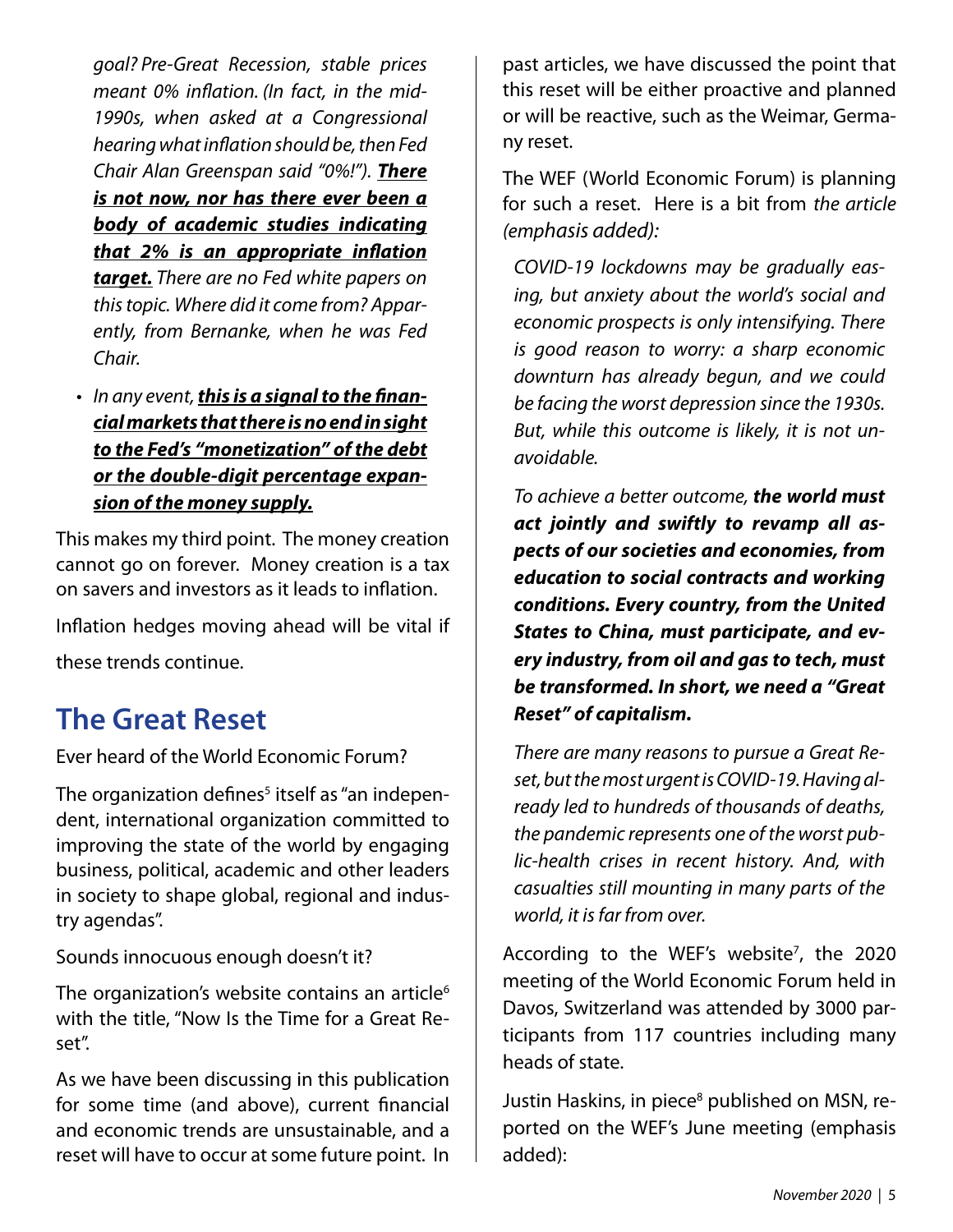*For decades, progressives have attempted to use climate change to justify liberal policy changes. But their latest attempt - a new proposal called the "Great Reset" - is the most ambitious and radical plan the world has seen in more than a generation.*

*At a virtual meeting earlier in June hosted by the World Economic Forum, some of the planet's most powerful business leaders, government officials and activists announced a proposal to "reset" the global economy. Instead of traditional capitalism, the high-profile group said the world should adopt more socialistic policies, such as wealth taxes, additional regulations and massive Green New Deal-like government programs.*

*"Every country, from the United States to China, must participate, and every industry, from oil and gas to tech, must be transformed," wrote Klaus Schwab, the founder and executive chairman of the World Economic Forum, in an article published on WEF's website. "In short, we need a 'Great Reset' of capitalism."*

*Schwab also said that "all aspects of our societies and economies" must be "revamped," "from education to social contracts and working conditions."*

*Joining Schwab at the WEF event was Prince Charles, one of the primary proponents of the Great Reset; Gina Gopinath, the chief economist at the International Monetary Fund; António Guterres, the secretary-general of the United Nations; and CEOs and presidents of major international corporations, such as Microsoft and BP.*

*Activists from groups such as Greenpeace International and a variety of academics also attended the event or have expressed their support for the Great Reset.*

*Although many details about the Great Reset won't be rolled out until the World Economic Forum meets in Davos in January 2021, the general principles of the plan are clear: The world needs massive new government programs and far-reaching policies comparable to those offered by American socialists such as Sen. Bernie Sanders (I-Vt.), and Rep. Alexandria Ocasio-Cortez (D-N.Y.) in their Green New Deal plan.*

Later in the piece, Mr. Haskins adds:

*For those of us who support free markets, the Great Reset is nothing short of terrifying. Our current crony capitalist system has many flaws, to be sure, but granting more power to the government agents who created that crony system and eroding property rights is not the best way forward. America is the world's most powerful, prosperous nation precisely because of the very market principles the Great Reset supporters loathe, not in spite of them.*

Past RLA Radio Guest, Dr. Chris Martenson, who is a trained biochemical scientist recently commented on the topic of "The Great Reset". By way of background, back in January, in his blog, Dr. Martenson wrote<sup>8</sup>:

*The coronavirus is currently sweeping across China. So far, it has all the hallmarks of a potential true pandemic outbreak.*

*While it could still (and hopefully will) be contained and burn itself out, the chances of that are slipping by the hour.*

Dr. Martenson recently wrote another piece<sup>9</sup> in which he discusses what he has learned about the Coronavirus and he asks some very difficult questions. Given his experience, its an interesting perspective and is extremely thought provoking at the very least. The following is a reprint of that article.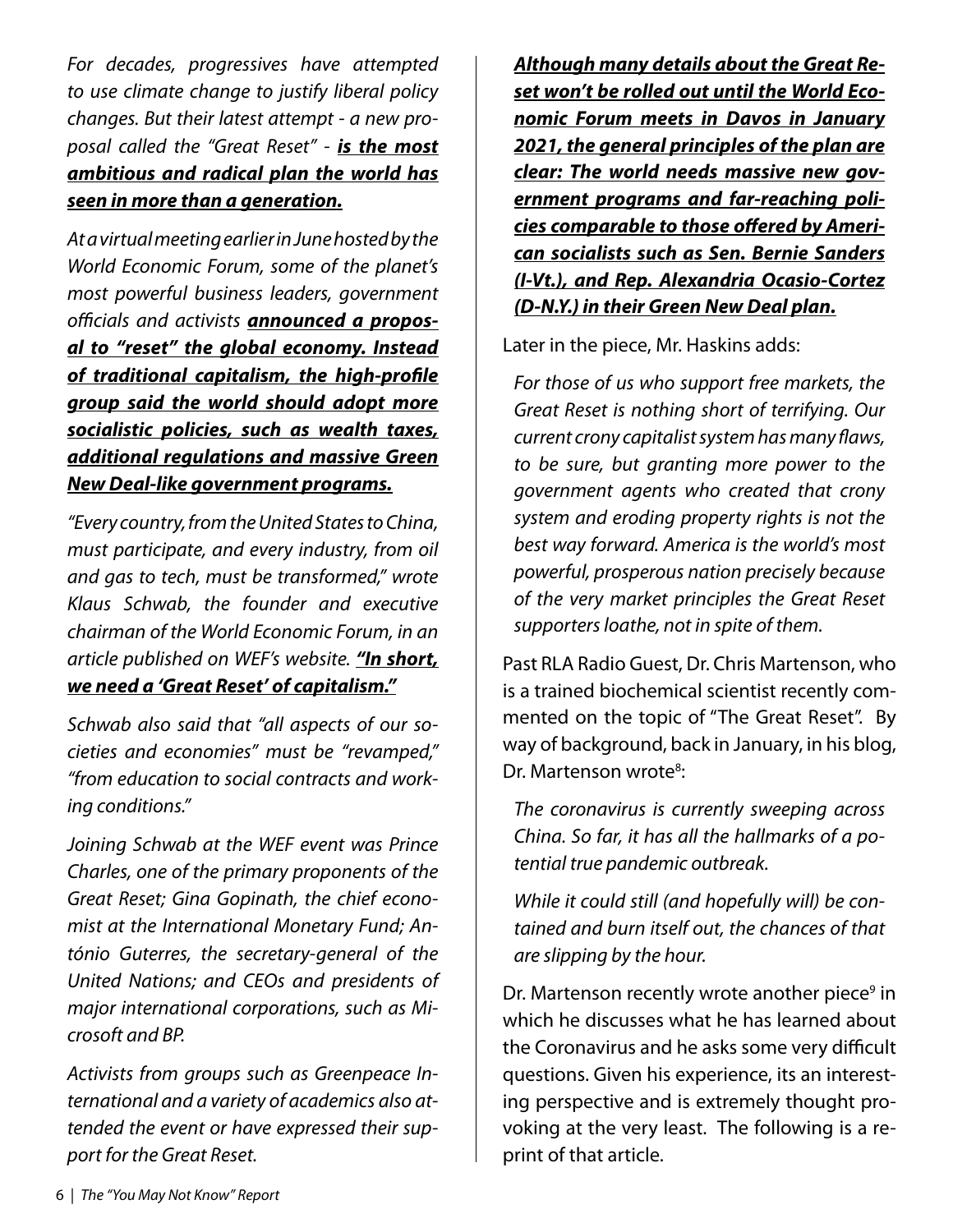*"I had grasped the significance of the silence of the dog, for one true inference invariably suggests others…. Obviously the midnight visitor was someone whom the dog knew well."*

> *~ Sherlock Holmes, The Adventures of Silver Blaze*

#### *Is it possible to make sense out of nonsense?*

*So much these days is an incoherent mess. It's complete nonsense.*

*Page 1 excitedly beams about a glorious rebound in GDP. Yay economic growth!*

*Page 2 worryingly notes the near complete failure of Siberian arctic ice to reform during October and that hurricane Zeta (so many storms this year we're now into the Greek alphabet!) has made punishing landfall.*

#### *Each is a narrative. Each has its own inner logic.*

*But they simply do not have any external coherence to each other. It's nonsensical to be excited about rising economic growth while also concerned that each new unit of growth takes the planet further past a critical red line.*

#### *These narratives are incompatible. So which one should we pick?*

*Well, in the end, reality always has the final say. As Guy McPherson states:* Nature bats last.

*So better we choose to follow the narrative that hews closest to what reality actually is, vs what we desperately want it to be.*

## *'They' Don't Care About Us*

*While issues like climate change and economic growth may be difficult to fully grasp and unravel, direct threats to our lives &/or livelihoods* 

*are much more concrete and something we can react to and resist.*

*Such immediate and direct threats are now fully in play and, once again, they're accompanied by narratives that are completely at odds with each other. I'm speaking of COVID and the ways in which our national and global managers are choosing to respond (or not).*

*It's a truly incoherent mess about which both social media and the increasingly irrelevant media are working quite hard to misinform us.*

*The mainstream narrative about COVID-19, in the West, is this:*

- *It's a quite deadly and novel disease •*
- *There are no effective treatments •*
- *Sadly, no double-blind placebo-controlled • trials exist to support some of the wild claims out there about various off-patent, cheap and widely available supplements and drugs*
- *Health authorities care about saving lives •*
- *They care so much, in fact, that along with • politicians they've decided to entirely shut down economies*
- *There's a huge second wave rampaging • across the US and Europe and there's nothing we can do to limit it except shut down businesses and people's ability to travel and gather*
- *You need to fear this virus and its associ-• ated disease*
- *All we can do is wait for a vaccine •*

*The alternative narrative, one that I've uncovered after 9 months of almost daily research and reporting, is this:*

- *It's not an especially dangerous disease and • it's certainly not novel*
- *There is a huge assortment of very effective, • cheap and widely available preventatives and treatments including (but not limited to):*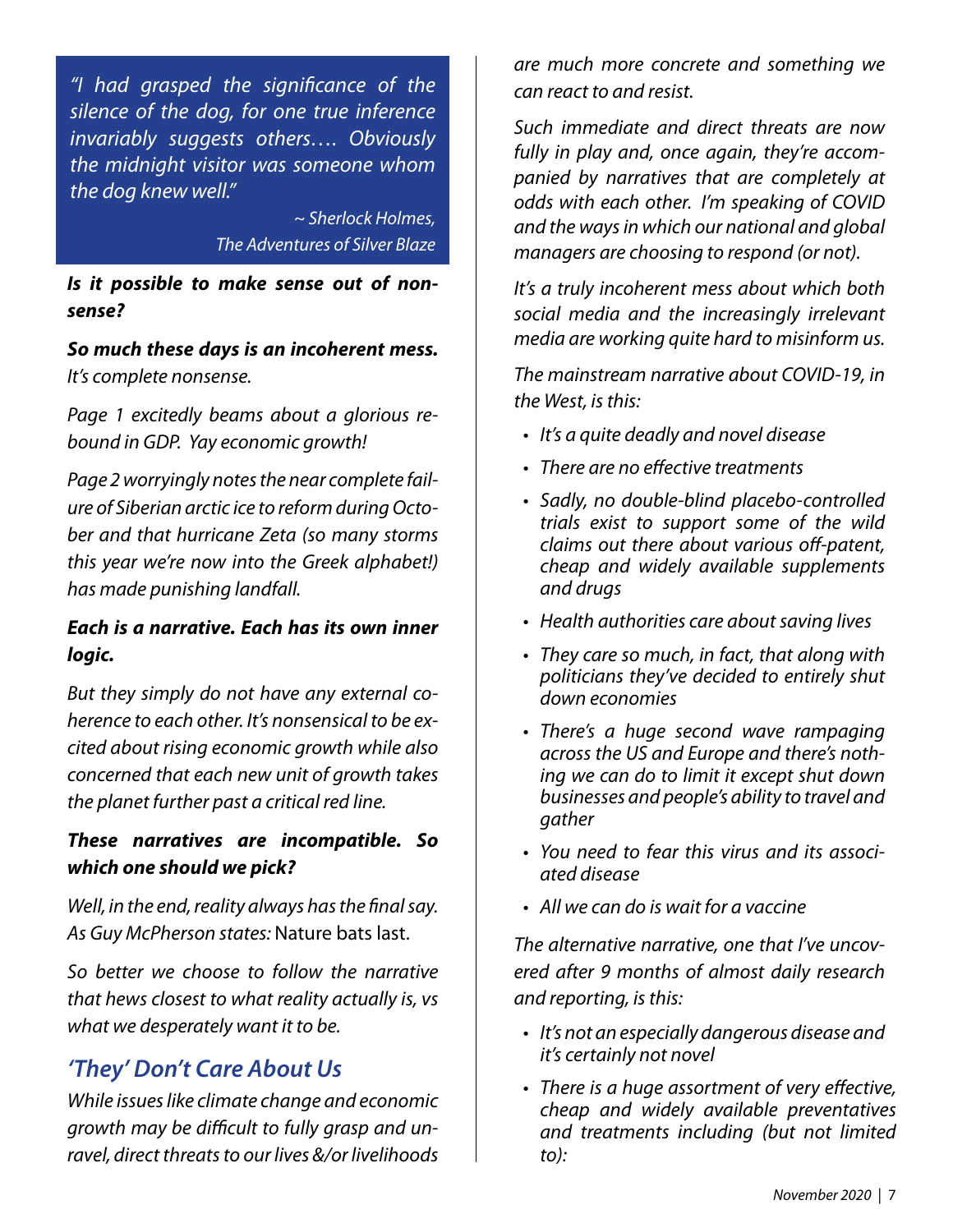- *Vitamin D •*
- *Ivermectin •*
- *Hydroxychloroquine •*
- *Zinc •*
- *Selenium •*
- *Famotidine (Pepcid) •*
- *Melatonin •*
- *Use of a combination of these mostly OTC • supplements could reasonably be expected to drop the severity of illness and the already low mortality rate by 90% or (probably) more*
- *Western health authorities have shown ei-• ther zero interest in the results of studies mainly conducted in poorer nations on these combination therapies or…*
- *They have actively run studies designed to • fail so that these cheap, effective therapies could be dismissed or…*
- *Set up proper studies but which started late, • have immensely long study periods and most likely won't be done before a vaccine is hastily rushed through development.*

*By the way – every single one of my assertions and claims is backed by links and supporting documentation from scientific and clinical trials and studies. I am not conjecturing here; I am recounting the summary of ten months' worth of inquiry.*

*The conclusion I draw from my narrative (vs. theirs) is that we can no longer assume that the public health or saving lives has anything to do with explaining or understanding the actions of these health* "managers"*(I cannot bring myself to use the word* authorities*).*

*After we eliminate the impossible – which is that somehow these massive, well-funded bodies have missed month after month of accumulating evidence in support of ivermectin, hydroxychloroquine, vitamin D, NAC, zinc, se-*



*lenium and doxycycline/azithromycin – what remains must be the truth.*

*As improbable as it seems, the only conclusion we're left with is that the machinery of politics, money and corporate psychopathy is suppressing lifesaving treatments because these managers have other priorities besides public health and saving lives.*

*This is a terribly difficult conclusion, because it means suspending so much that we hold dear. Things like the notion that people are basically good. The idea that the government generally means well. The thought that somehow when the chips are down and a crisis is afoot, good will emerge and triumph over evil.*

*I'm sorry to say, the exact opposite of all of that has emerged as true.*

*Medical doctors in the UK NHS system purposely used toxic doses of hydroxychloroquine far too late in the disease cycle to be of any help simply to 'make a point' about hydroxychloroquine. They rather desperately wanted that drug to fail, so they made it fail.*

*After deliberately setting their trial up for failure, they concluded: "*Hydroxychloroqui ne doesn't help, and it even makes things worse."

*Note that in order to be able to make this claim, they had to be willing to cause harm — even*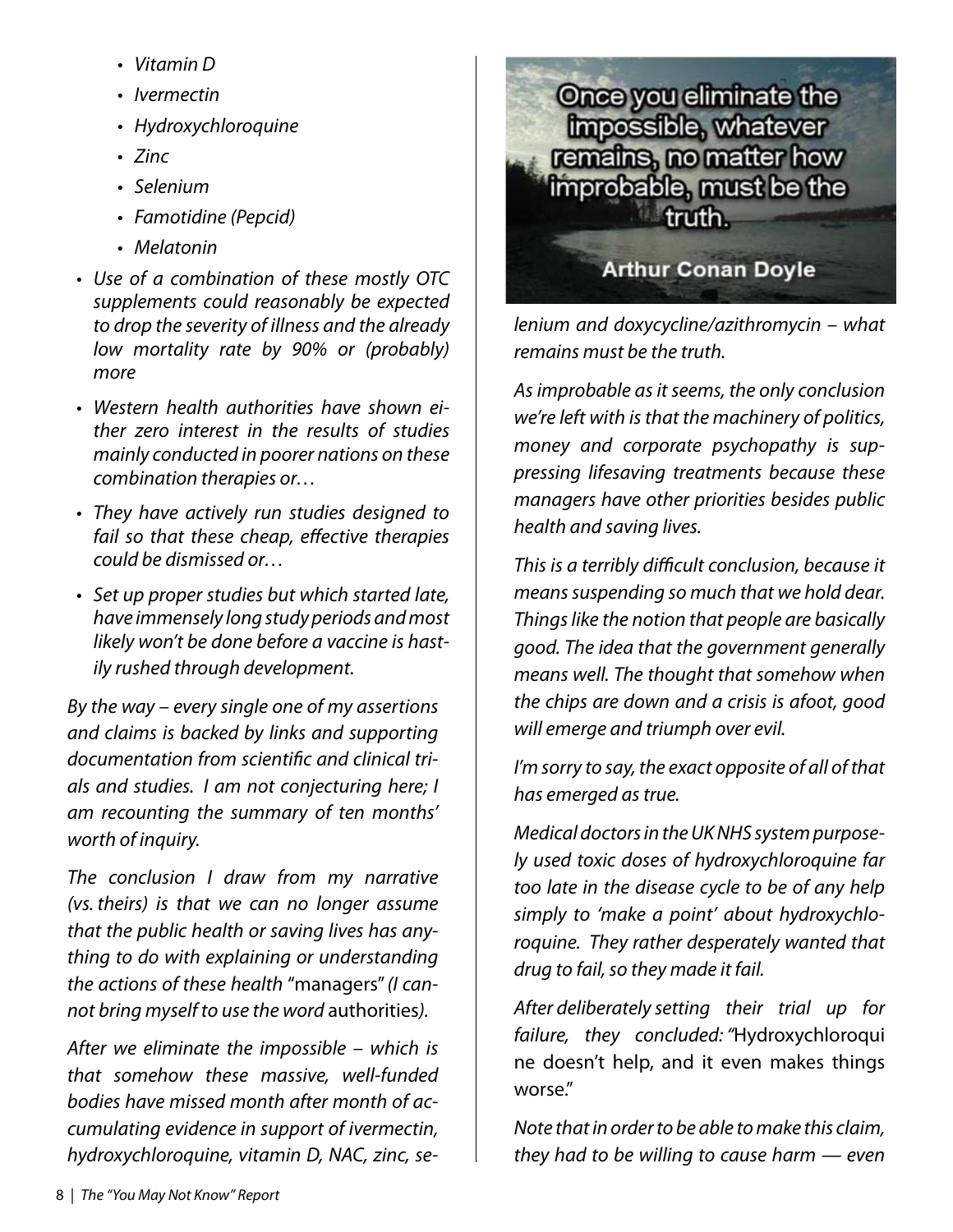*to let people die. What kind of health official does that?*

*Not one who actually has compassion, a heart, or functioning level of sympathy. It's an awful conclusion but it's what remains after we eliminate the impossible.*

### *Getting Past the Emotional Toll*

*Science has proven that cheap, safe and* significantly *protective compounds exist to limit both COVID-related death* and *disease severity.*

*Yet all of the main so-called health authorities in the major western countries are nearly completely ignoring, if not outright banning, these safe, cheap and effective compounds.*

*This is crazy-making for independent observers like me (and you) because the data is so clear. It's irrefutable at this point. These medicines and treatments not only work, but work really, really well.*

*However, most people will be unable to absorb the data, let alone move beyond it to wrestle with the implications. Why? Because such data is belief-shattering. Absorbing this information is not an intellectual process; it's an emotional one.*

*I don't know why human nature decided to invest so much in developing a tight wall around the belief systems that control our actions and thoughts. But it has.*

*I'm sure there was some powerful evolutionary advantage. One that's now being hijacked daily by social media AI programs to nudge us in desired directions. One that's being leveraged by shabby politicians, hucksters, fake gurus, and con men to steer advantage away from the populace and towards themselves.*

*The neural wiring of beliefs is what it is. We* 

*have to recognize that and move on.*

*Some people will be much faster in their adjustment process than others. (Notably, the Peak Prosperity tribe is populated with many fast-adjusters, which is unsurprising given the topics we cover…tough topics tend to attract fast adjusters and repel the rest)*

*To move past the deeply troubling information laid out before us requires us to be willing to endure a bit of turbulence. It's the only way.*

*For you to navigate these troubling times safely and successfully, you'll need to see as clearly as possible the true nature of the game actually being played. To see what the rules really are – not what you've been told they are, or what you wish or hope they are.*

### *The Manipulation Underway*

*The data above strongly supports the conclusion that our national health managers don't actually care about public health generally or your health specifically.*

*If indeed true, then the beliefs preventing most people from accepting this likely include:*

- *Wanting to believe that people are good (a • biggie for most people)*
- *Trust and faith in the medical system • (*really *big)*
- *Faith in authority (*ginormous*) •*

*There are many other operative belief systems I could also list. But this is sufficient to get the ball rolling.*

*Picking just one, how hard would it be for someone to let go of, say,* trust in the medical system?

*That would be pretty hard in most cases.*

*First not trusting the medical system might mean having to wonder if a loved one might*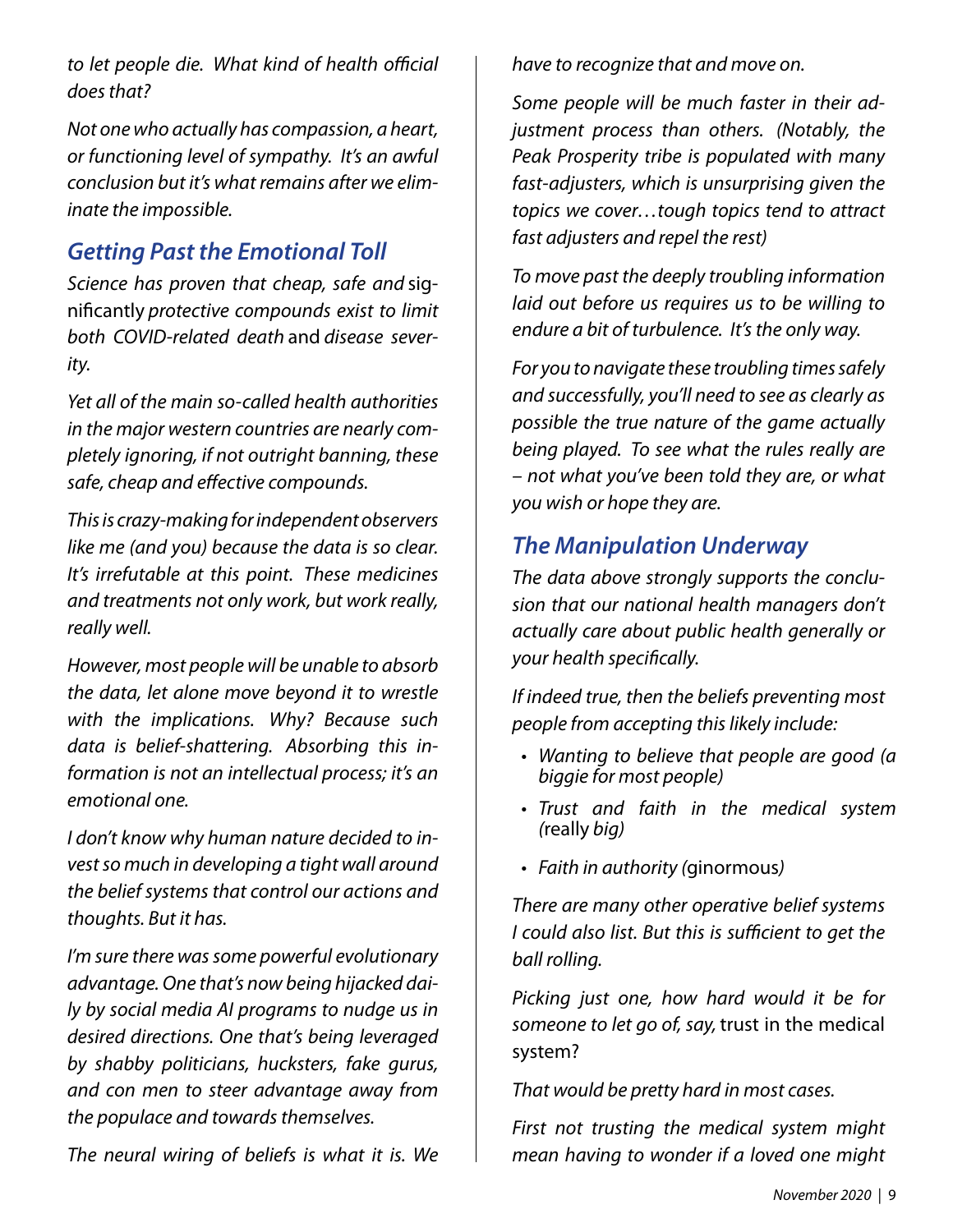*have died unnecessarily while being treated. Or realizing that you're now going to have to research the living daylights out of every medical decision before agreeing to it. Or worrying that your medications might be more harmful to you over the long haul than helpful (which is true in many more cases than most appreciate). It might mean having your personal heroes dinged by suspicion — perhaps even your father or mother who worked in the medical profession. It would definitely require a complete reorientation away from being able to trust anything you read in a newspaper, or see on TV, about new pharmaceutical "breakthroughs".*

*Trust, which is safe and warm and comforting, then turns into skepticism, which is lonelier and insists upon active mental involvement.*

*But, as always, hard work comes with benefits — with a healthy level of skepticism and involvement, the families of those recruited into the deadly UK RECOVERY trial could have looked at the proposed doses of HCQ (2,400 mg on day one! Toxic!) and said,* "Not now, not ever!" *and maybe have saved the life of their loved one.*

*Look at that tangled mess of undesirables that comes with unpacking that one belief: regret, uncertainty, shame, doubt, fallen idols, and vastly more additional effort. Are all up for grabs when we decide to look carefully at the actions of our national health managers during COVID.*

*Which is why most people simply choose not to look. It's too hard.*

*I get it. I have a lot of compassion for why people choose not to go down that path. It can get unpleasant in a hurry.*

*But, just like choosing to ignore a nagging* 

*chest pain, turning away in denial has its own consequences.*

### *The Coming 'Great Reset'*

*My coverage of SARS-CoV-2 (the virus) and COVID-19 (the associated disease) has led me to uncover some things that have made me deeply uncomfortable about our global and national 'managers'. Shameful things, really. Scary things in their implications for what we might reasonably expect (or* **not** *expect, more accurately) from the future.*

*Once we get past the shock of seeing just how patently corrupt they've been, we have to ask both* What's next? *and* What should I do?

*After all, you live in a system whose managers either are too dumb to understand the Vitamin D data (very unlikely) or have decided that they'd rather not promote it to the general populace for some reason. It's a ridiculously safe vitamin with almost zero downside and virtually unlimited upside.*

*Either they're colossally dumb, or this is a calculated decision. They're not dumb. So we have to ask:* What's the calculation being performed here? *It's not public safety. It's not your personal health. So…* What is it?

*This is our line of questioning and observation. It's like the short story by Arthur Conan Doyle in Silver Blaze that many of us informally know as*  "the case of the dog that didn't bark". *As the story goes, because of a missing clue – a dog who remained silent as a murder was committed – this conclusion could be drawn: the dog was already familiar with the killer!*

*The silence around Vitamin D alone is extremely telling. It is the pharmacological dog that did not bark.*

*One true inference suggests others. Here, too,*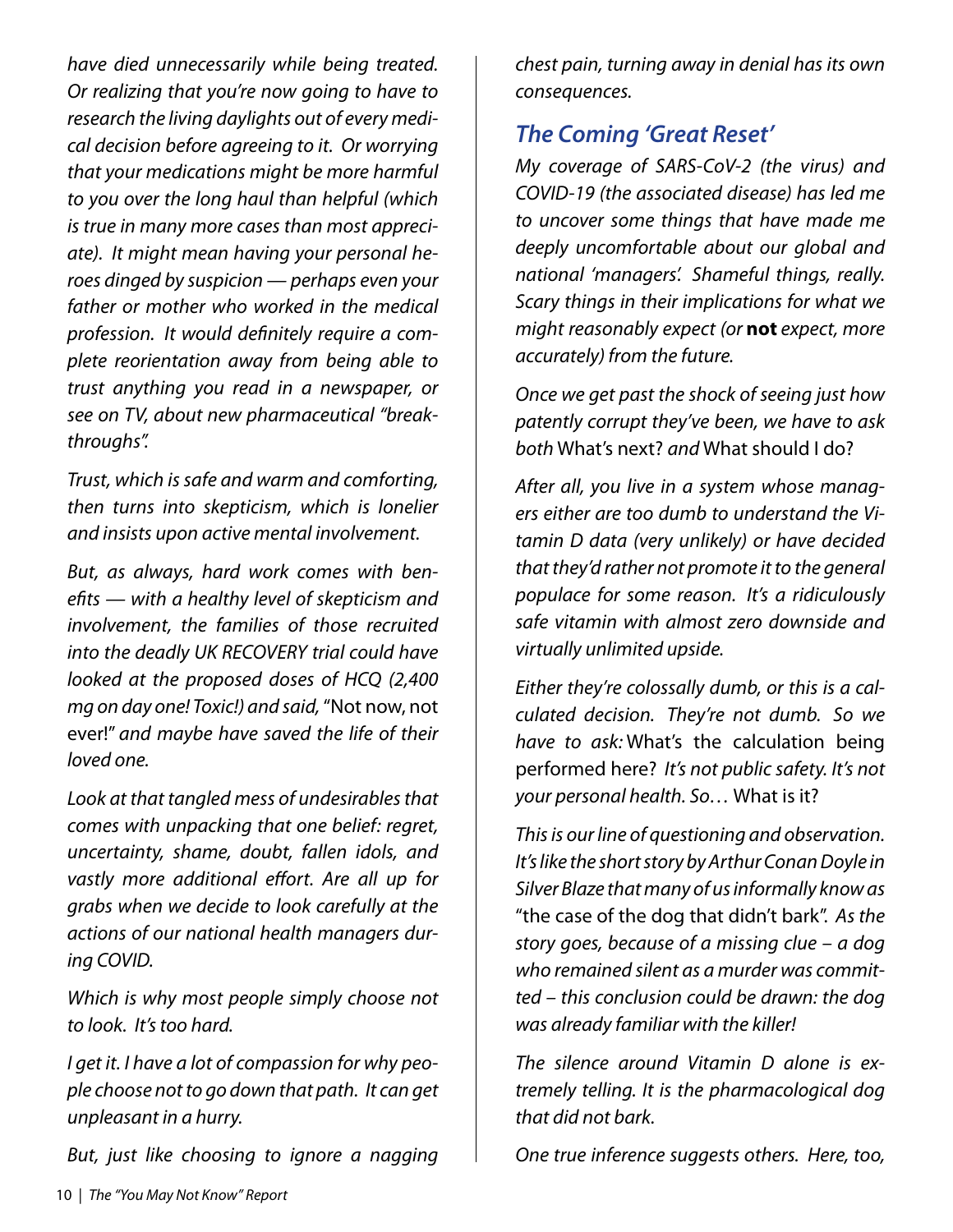*we can deduce from the near total silence around Vitamin D that the health managers would prefer not to talk about it. They don't want people to know. That much is painfully clear.*

*Such lack of promotion (let alone appropriate study) of safe, effective treatments is a thread that, if tugged, can unravel the whole rug. The silence tells us everything we need to know.*

*Do they want people to suffer and die? I don't know. My belief systems certainly hope not. Perhaps the death and suffering are merely* 

*collateral damage as they pursue a different goal — money, power, politics? Simply the depressing result of a contentious election year? More than that?*

*We've now reached the jumping off point where we may well find out just how far down the rabbit hole goes.*

*A massive grab for tighter control over the global populace is now being fast-tracked at the highest levels. Have you heard of the Great Reset yet?*

*If not, you soon will.*

# **Free Book!**

## **Can You Divorce Yourself from the IRS in Your IRA or 401(k)?**

If you have an IRA or 401(K), the divorce yourself from the IRS in your IRA or 401(k) plan revealed in this book could save you thousands in taxes on your IRA or 401(k) plan assets as well as income taxes on your Social Security benefits.

To get your free copy of the book, just visit **www.DivorceYourselfFromTheIRSBook.com** and request your copy. In the book you may discover:

- How you may be able to realize a retirement that is tax free
- How distributions from your IRA and 401(k) could negatively affect tax on your Social Security benefits and what you may be able to do about it
- How future tax changes might affect your IRA or 401(k)